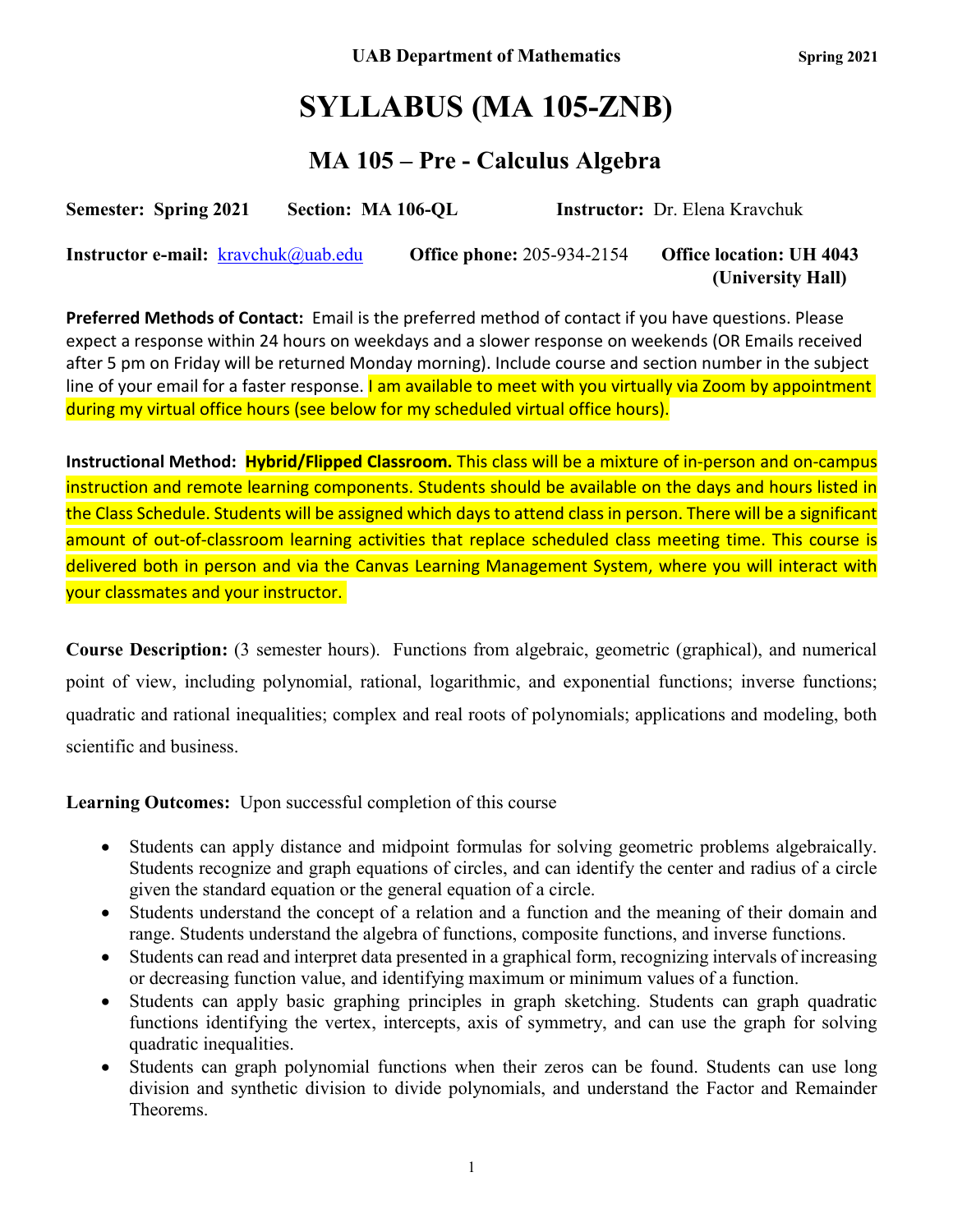- Students are familiar with the graphs of basic rational and radical functions. Students can solve polynomial and rational inequalities by doing sign analysis.
- Students recognize the graphs of basic exponential and logarithmic functions, and can find their domain, range, and asymptotes. Students can solve exponential equations. Students can evaluate logarithms, simplify logarithmic expressions, and use the properties of logarithms to solve logarithmic equations.
- Students can solve real-life applied problems involving polynomial, exponential or logarithmic functions.

### **In addition to developing specific algebraic skills relevant to an understanding of functions, these learning outcomes promote students' development of quantitative literacy, critical thinking, and lifelong learning and reasoning skills.**

**Prerequisite:** Undergraduate level MA 102 Minimum Grade of C or Math Placement Test 46 or Exception

Math Placement E

**Materials:** *Precalculus Algebra MA 105 package,* which includes a *UAB Math 105 Student Workbook, by Elena Kravchuk*, 2014, Pearson/ Prentice Hall, and MyLab Math **ACCESS CODE (ISBN** 9780136949909)**, is required**. You may not need an access code if you are *retaking MA 105 previously taken in Fall 2020 (contact your instructor about directions for reenrolling).*

### *Students are required to have the MA 105 student workbook and to bring it to the class meetings.*

**Calculator policy:** Scientific calculators may be used for homework and quizzes, but **students may not use personal calculators while taking tests**. Every computer has an on-screen scientific calculator available for your use on when testing. It would be to your advantage if you familiarized yourself with the use of the onscreen calculator *before* you have to take a test. You must use the on-screen calculator on your personal computer when testing remotely with ProctorU.

### **UAB Policies and Resources:**

### **Add/Drop and Course Withdrawal**

**Drop/Add**: Deadlines for adding, dropping, or withdrawing from a course and for paying tuition are published in th[e Academic Calendar](https://www.uab.edu/students/academics/academic-calendar) available online. Review the [Institutional Refund Policy](https://www.uab.edu/students/one-stop/policies/institutional-refund-policy) for information on refunds for dropped courses.

**Withdrawal**: To avoid academic penalty, a student must withdraw from a course by the withdrawal deadline shown in the academic calendar and receive a grade of W (withdrawn). Failure to attend class does not constitute a formal drop or withdrawal.

### **UAB United: Safe Entry to Campus**

- Please go to the [UAB United website](https://www.uab.edu/uabunited/students) for guidance and resources related to our safe entry to campus in Fall 2020, including information on:
	- **[Testing](https://www.uab.edu/uabunited/students/testing)**
	- [Academic resources](https://www.uab.edu/uabunited/students/academics) and in-depth information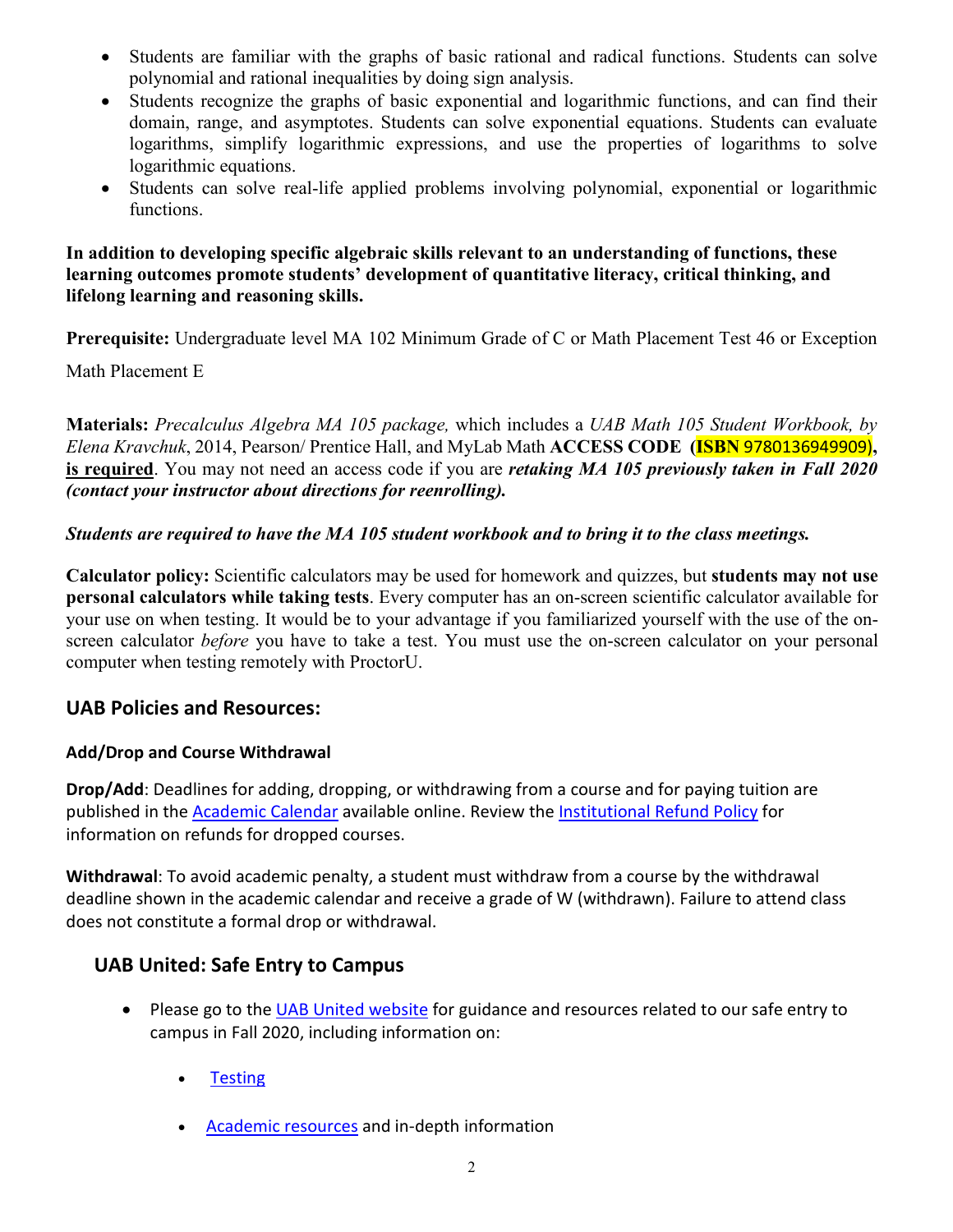- [Student Affairs resources](https://www.uab.edu/uabunited/students/student-affairs) to support all students (housing, dining, extracurricular activities, parking, etc.)
- [Health and safety resources and recommendations](https://www.uab.edu/uabunited/students/health-safety) for on and off-campus
- Information for [International Students](https://www.uab.edu/global/about/programs-services/isss/faqs-concerning-recent-sevp-guidance-and-covid-19-planning)

All students should use the [Student COVID-19 Entry Checklist](https://www.uab.edu/uabunited/entry-checklists#student-checklist) to see what they have to do in order to enter the campus safely. **Non-compliance with the required items will result in students not being able to remain on campus or participate in any in-person classes, meetings, jobs, extracurricular activities, and events.**

**Misconduct:** The University of Alabama at Birmingham expects all members of its academic community to function according to the highest ethical and professional standards. Students, faculty, and the administration of the institution must be involved to ensure this quality of academic conduct. Review the Academic Honor Code and Non-Academic Student Code of Conduct linked below.

- [Academic Honor Code](http://www.uab.edu/students/one-stop/policies/academic-honor-code)
- [Non-Academic Student Code of Conduct](http://www.uab.edu/studentconduct)

### **DSS Accessibility Statement:**

**Accessible Learning:** UAB is committed to providing an accessible learning experience for all students. If you are a student with a disability that qualifies under Americans with Disabilities Act (ADA) and Section 504 of the Rehabilitation Act, and you require accommodations, please contact Disability Support Services for information on accommodations, registration and procedures. Requests for reasonable accommodations involve an interactive process and consist of a collaborative effort among the student, DSS, faculty and staff. If you are registered with Disability Support Services, please contact DSS to discuss accommodations that may be necessary in this course. If you have a disability but have not contacted Disability Support Services, please call (205) **934-4205**, visit [their website,](http://www.uab.edu/dss) or their office located in Hill Student Center Suite 409.

**COVID-19 Adjustments for Students:** Attendance **will not** be a part of your grade in this course. Students concerned about their attendance as a result of COVID-19 should register with Disability Support Services.

UAB Disability Support Services (DSS) has established a process for UAB students to request temporary adjustments based on the impact of COVID-19. The process is similar to the traditional DSS registration procedures for accommodations based on disability. However, these requests will be referred to as "COVID-19 Related Temporary Adjustments". On the DSS website, there is a section (next to the traditional DSS application process) titled "Request COVID-19 Temporary Adjustments" where students can read the process and click to complete an application.

On the application, the student must complete an attestation and identify which of the following category(s) applies to their situation. Students will be allowed to submit documentation to support their requests.

• I am 65 or older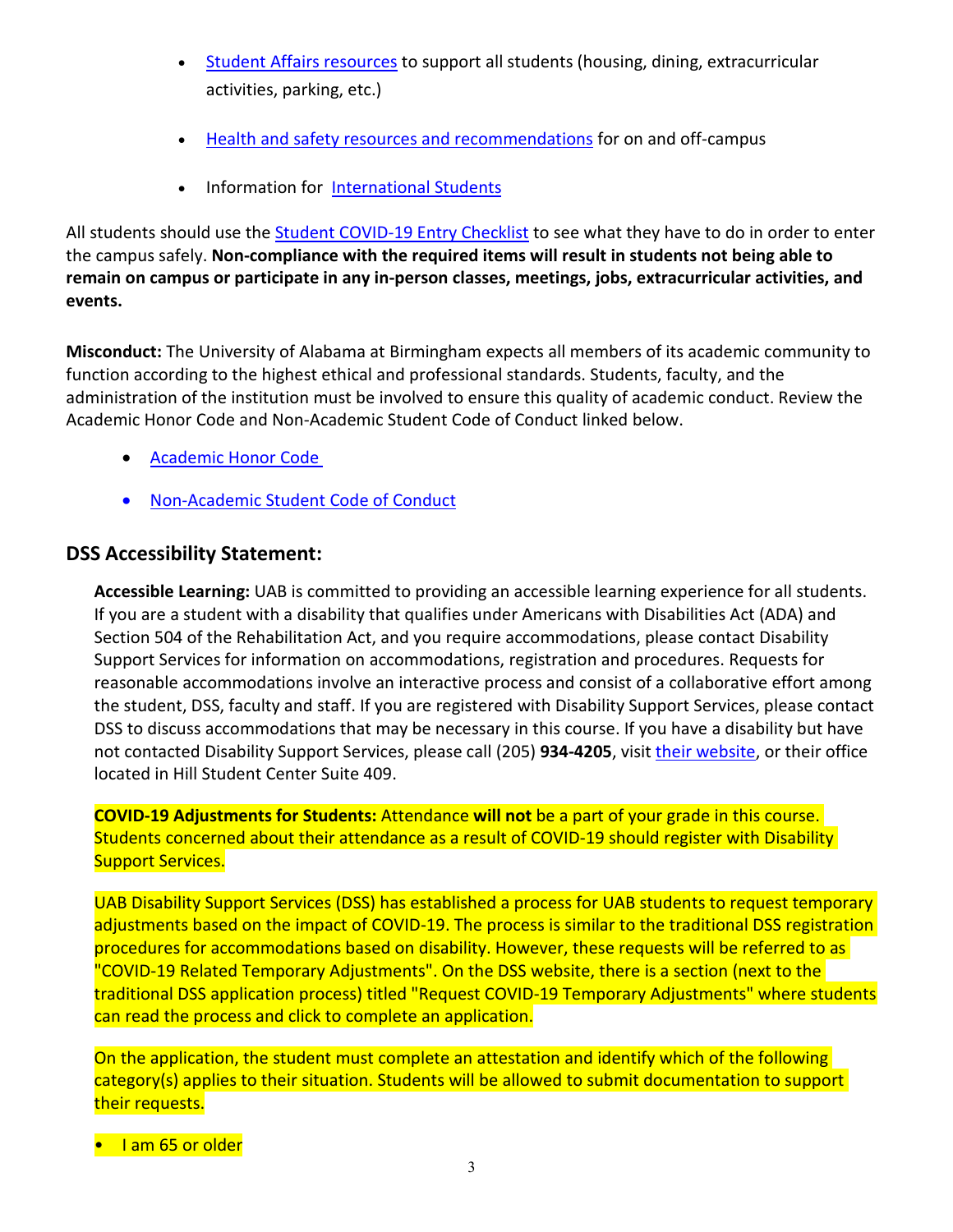• My medical provider has determined that I am an individual who is considered high risk according to Centers for Disease Control and Prevention

• I care for or reside with an individual who has been determined to be high risk according to Centers for Disease Control and Prevention

- I have tested positive for COVID-19
- I am requesting adjustments for another reason

Any questions regarding this process should be referred directly to dss@uab.edu. For qualifying students, DSS staff will create a Notification of Temporary Adjustment Letter (PDF format) which will be provided to students. Students will share this letter, as needed, with instructors to request adjustments.

**Title IX Statement:** The University of Alabama at Birmingham is committed to providing an environment that is free from sexual misconduct, which includes gender-based assault, harassment, exploitation, dating and domestic violence, stalking, as well as discrimination based on sex, sexual orientation, gender identity, and gender expression. If you have experienced any of the aforementioned conduct we encourage you to report the incident. UAB provides several avenues for reporting. For more information about Title IX, policy, reporting, protections, resources and supports, please visit [UAB Title IX webpage](http://www.uab.edu/titleix) for UAB's Title IX, UAB's Equal Opportunity, Anti-Harassment, Duty to Report, and Non-Retaliation policies.

### **Mandatory Masks and Social Distancing Requirements:**

In accordance with CDC guidelines and for the health and wellbeing of all faculty, staff and students. Students, faculty and staff are required to wear cloth face coverings or face masks at all times and maintain social distancing (6 feet between individuals in traditional classrooms, or, in instructional laboratories and similar settings) while on the UAB campus. Instructors have the right to ask those who are not complying with these requirements to leave class in the interest of everyone's health and safety. In the event that a student refuses to comply with these requirements, the instructor has the right to cancel class.

Additionally, following other simple practices will promote good health in and out of the classroom, such as frequent and thorough hand washing, wiping down desks and seats with disinfectant wipes whenever possible, not sharing personal items such as pens and cell phones, and avoiding crowded areas and other enclosed spaces.

The UAB Blazer community views the adoption of these mandatory guidelines as a mark of good citizenship and respectful care of fellow classmates, faculty, and staff. Please visit the UAB United [website](https://www.uab.edu/uabunited/students) for further information.

Food may not be consumed during class times in classrooms, but bottled water is permissible.

### **GuideSafe Event Passport Class Requirement**

Faculty are required to verify all students who are present for in-person instruction have a current Event Passport.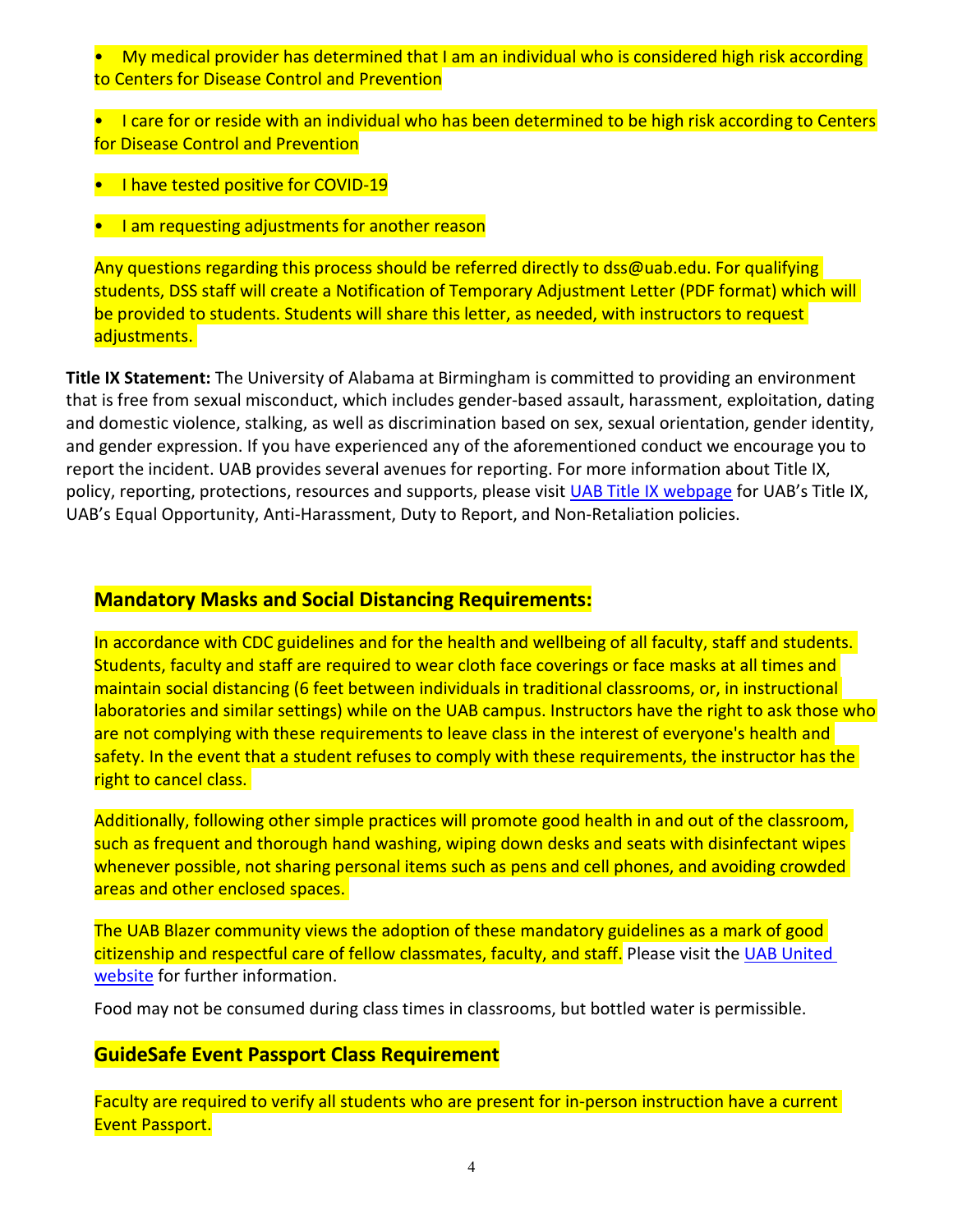The COVID-19 pandemic is an extraordinary situation requiring significant measures to create a safe educational community. UAB is using GuideSafe™ Event Passport to facilitate access to classrooms, meetings, events, or facilities having ten or more people. Attendees, including faculty, staff, and students, will complete **[UAB Healthcheck](https://www.uab.edu/uabunited/uab-healthcheck)**, a COVID-19 assessment tool, prior to entering their event. An Event Passport is issued based factors from your daily risk level as assigned by the UAB Healthcheck. After you have completed Healthcheck, press the "Passport" button to get your passport. This passport is good for 24 hours. Remember your passport number to access your passport later in the day. Each user is assigned a unique passport number indicating their status for the upcoming event that will show a "Clear" (Green) screen or "Not Clear" (Red) screen. After the 24-hour passport has expired, you will need to complete Healthcheck again. Each passport will have a time and date to ensure validity. Learn more at [UAB GuideSafe Event Passport.](https://www.uab.edu/uabunited/guidesafe-event-passport)

**Getting Started:** The first thing you must do is access for your on-line course materials.

## **Access for a Course in MyLab Math**

All Homework, Quizzes, and Tests for this course are available only in MyLab Math. You have to register for your MyLab Math course from Canvas.

- Log in to Canvas and enter your course. Do one of the following:
	- o Select any Pearson link (HW, Quiz, Lecture Prep) from any module.
	- o Select **MyLab & Mastering** on the course navigation, and then select any course link on the Pearson page.
- Enter the username and password for your existing Pearson student account.

o If you don't have a Pearson account, select **Create** and follow the instructions.

You have an account if you've used a Pearson MyLab or Mastering product, such as MyLab Math, MyLab IT, MyLab Spanish, MasteirngBiology or MasteringPhysics.

- Select any available access option:
	- o Enter a prepaid access code that came with your workbook from the bookstore.
	- o Use a credit card or PayPal.
	- o Get temporary access by selecting the link near the bottom of the page (good for only 14 days, no extensions when it expires)\*.
	- o Select **Go to My Courses**.

\***Once Temporary Access has expired, you will no longer have access to your course materials and assignments in** MyLab Math **until you enter your code or purchase it.** Please note that there will be **NO EXTENSIONS for missed homework, quiz, or test deadlines due to failure to purchase access to your online materials.**

If you have any questions regarding your access to your MyLab Math account, email your course instructor or you may stop by the Math Learning Lab in HHB202.

### **TROUBLESHOOTING TIPS:**

If you have difficulty accessing your assignments in MyLab Math, try the following steps: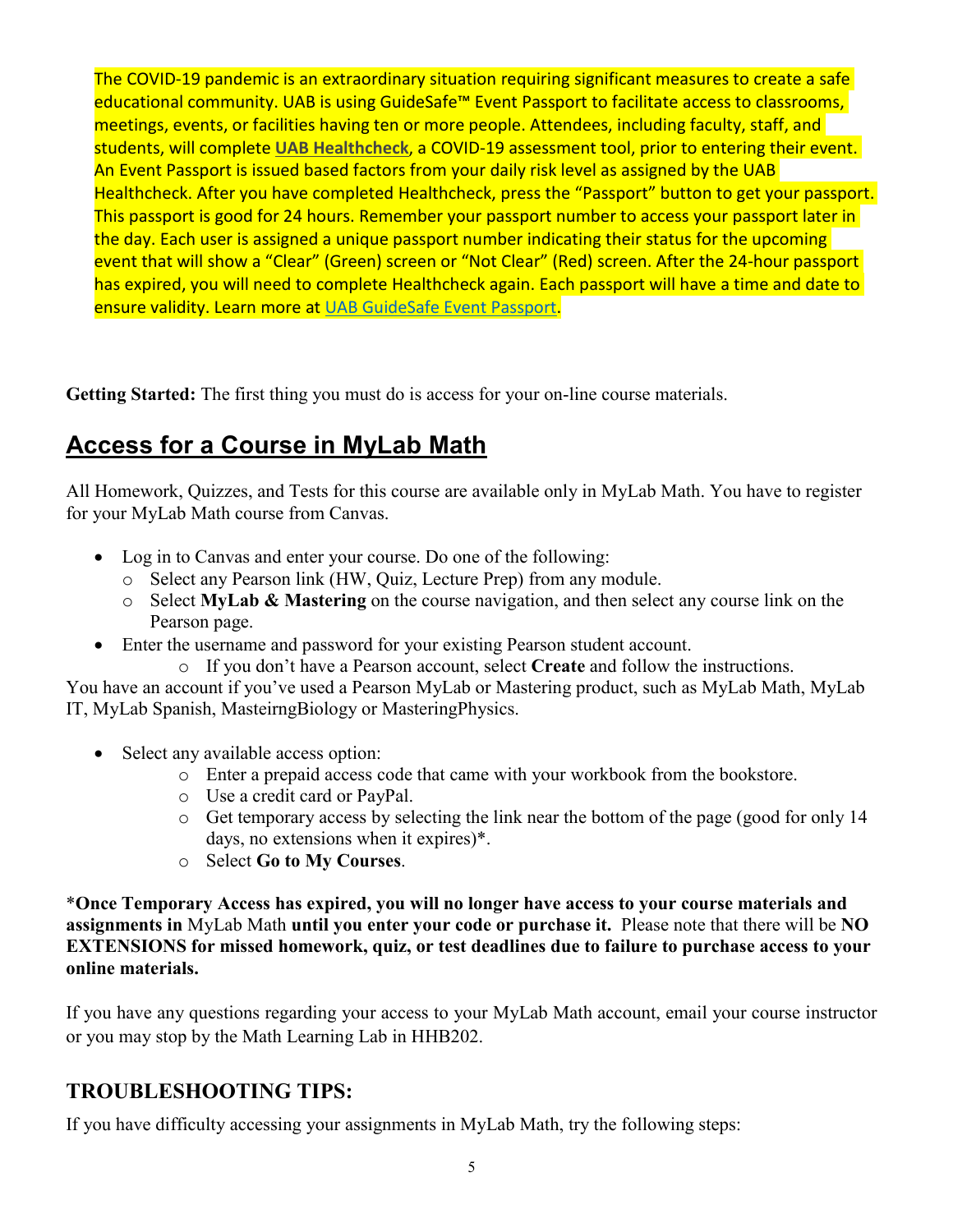- Close the browser and start over logging into Canvas. You can only access through Canvas.
- Run the Browser check to make sure you have all needed components.
- Try a different browser. Some work better than others (use Google Chrome!)
- Contact Pearson technical support via chat.
- Have a backup plan.
- If the above steps do not work, email your instructor or stop by the Math Learning Lab in HHB202.

### **STUDENT EXPECTATION STATEMENT**

The Course Syllabus and Schedule serve as a Contract by which the student must comply. An excuse of "not knowing" information covered in these documents is not an acceptable excuse for making mistakes in this class. **To emphasize the importance of knowing the syllabus you must take a Syllabus Quiz before beginning any other assignments. You must score 100% on this quiz in order to continue the course.**

- Students are required to complete weekly assignments. All deadlines are based on Central Time. **There are NO EXTENSIONS of DEADLINES**.
- Students are expected to attend virtual Zoom meeting held according to the class schedule.
- Students are expected to check their UAB e-mail daily and respond within 48 hours to instructor emails. Regular communication via e-mail with the Course Instructor is expected. Be sure to include your name, the course and section number in all communications with your instructor.
- All students are required to obtain and use the UAB email address that is automatically assigned to them as UAB students. All official correspondence will be sent ONLY to the @UAB.edu email address. The Course Instructor will not accept e-mails sent from e-mails accounts other than UAB.
- Students are expected to devote an average of 8 to 12 hours per week to the assignments.
- Students are expected to participate in **Group Discussions in Canvas.**
- Students are expected to submit **individually written solution to Group Problems in Canvas under the Assignments button or in the appropriate Module** *before the deadline***.** Once a problem is submitted, it will be graded as is. Therefore, students are expected to triple-check their work before submitting it. Canvas will not allow a student to return to a Problem once it is submitted. Therefore, the student must submit only completed problems. **Problems are NOT accepted in e-mail**.
- Students are expected to have a back-up plan in the event their computer has operational problems, there is loss of electricity, or there is loss of Internet access. These are not an excuse for late or incomplete submission of assignments, nor are they acceptable reasons for an assignment deadline extension. UAB's MLL, most public libraries, school libraries, university libraries, etc. have computers with Internet access and are available for use by the public.
- Students are expected to remain in regular contact with the Course Instructor via Canvas and UAB email as well as through participation in the Discussion Board and submission of assignments. The Course Instructor will communicate on the Canvas Announcement page, Discussion Board and/or via UAB e-mail.
- Because instructional materials on the course website may be copyrighted, students may not download materials on the site to their desktops, laptops, or PDAs, or alter or distribute any materials on the course site, unless clearly directed to do so.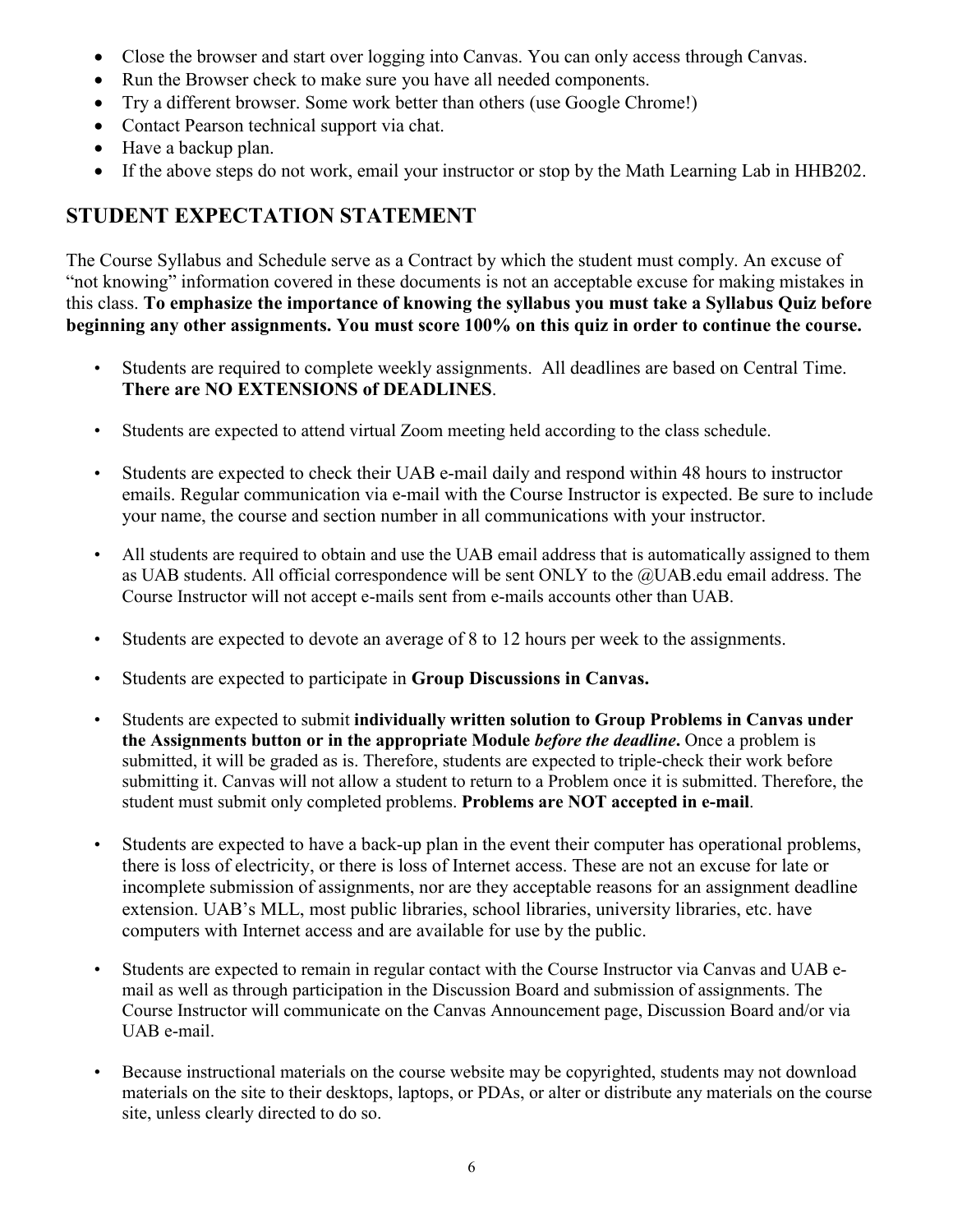**Math Help:** The **Math Learning Lab** (**MLL**) in 202 Heritage Hall is available for student use Monday through Friday. Students in this course may use the computers to complete assignments, and they may get assistance from math tutors. Virtual tutoring is available through Zoom Monday through Friday. See the tutors and hours of availability in Canvas. Tutors will not solve all of your problems or sit with you for extended periods of time, but they will help guide you so that you can complete your work independently. No appointment is necessary. The hours of operation in the Fall and Spring are usually Monday through Thursday 9:00am to 8:00pm, and Fridays 9:00am to 3:00pm, and in the Summer the hours are usually Monday through Thursday 9:00am to 7:00pm, and Fridays 9:00am to 2:00pm. The MLL is closed during all holidays and breaks, and also during final exams (except for testing). For more information, go to [http://www.uab.edu/cas/mathematics/mll.](http://www.uab.edu/cas/mathematics/mll) Please note that all computer use in the MLL is monitored.

The **University Academic Success Center (UASC)** provides students with a host of free services and resources that include Tutoring and Supplemental Instruction. For more information, go to [http://www.uab.edu/students/academics/student-success.](http://www.uab.edu/students/academics/student-success)

**Cell Phones:** Student cell phones must be TURNED OFF and PUT AWAY **during ALL class and lab meetings.**

**Laptops:** Student laptops must be PUT AWAY **during ALL class and lab meetings.**

**Course Grades:** Students earn their grade in the course by accumulating points. There is a maximum of 1000 points available. Student letter grades are awarded as shown in the following tables. Note that grades are awarded by points earned, not by percentages.

| <b>Number of Points   Letter Grade</b> |     |
|----------------------------------------|-----|
| 880 to 1001                            |     |
| 750 to 879                             | R   |
| 620 to 749                             | C   |
| 500 to 619                             | נ ו |
| Below 500                              | F   |

| <b>Grade Element</b>   | <b>Points</b> | Quantity | <b>Total Points</b> |
|------------------------|---------------|----------|---------------------|
| Intro Discussion       | 6             |          | 6                   |
| Lecture Quizzes        | 2             | 13       | 26                  |
| Lecture Prep           | 4             | 13       | 52                  |
| Project                | 15            | 1        | 15                  |
| Homework               | 5             | 13       | 65                  |
| Quizzes                | 10            | 13       | 130                 |
| Discussion             | 2             | 7        | 14                  |
| Problem                | 6             | 7        | 42                  |
| <b>Tests</b>           | 100           | 4        | 400                 |
| Final Exam             | 250           | 1        | 250                 |
| <b>Total points</b>    |               |          | 1000                |
| <b>Bonus</b>           |               |          |                     |
| Review for Final       | 20            | 1        | 20                  |
| <b>Practice Test</b>   | 4             | 4        | 16                  |
| <b>Test Correction</b> | 4             | 4        | 16                  |

\*\*Note that 879 points earns you a grade of B, not a grade of A, etc.

No points are available after Final exam is taken, so students should earn as many points as possible throughout the semester by completing all assignments by the deadline. NO late assignments are accepted or allowed, and no adjustments will be made after Final exam is taken.

All assignment grades will be posted and maintained in the math department database (MADDIE), which can be accessed in Canvas by clicking on **UAB Grade for MA 105** or going to https://secure.cas.uab.edu/mll/db/.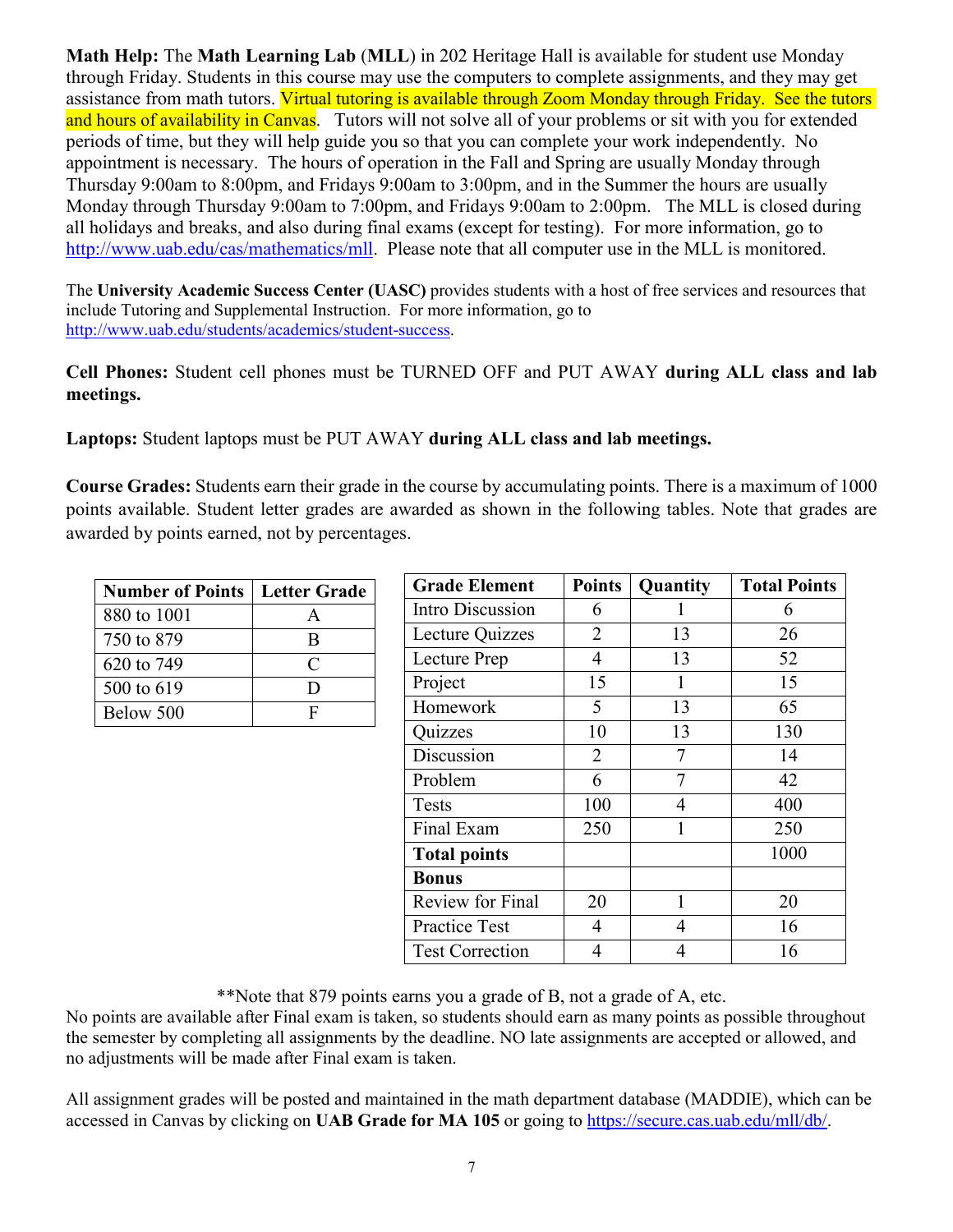Note that **FINAL GRADES are awarded by TOTAL POINTS EARNED**, NOT by percentages. Percentages give students an idea of how they are doing in the class on a day-to-day basis, but they are constantly changing since they are based on the deadlines as of the current date. Percentages are not rounded.

Homework, Quiz, and Test grades are automatically updated and loaded into the database on a daily basis. All other grades will be manually entered by the instructor as soon as possible after grading (usually within one week).

**Class Meetings**: There are 13 lecture meetings (on **Thursdays**) which provide support and instruction on a flexible, as-needed basis on a rotating schedule while students work through course curriculum and content online. Face-to-face attendance is optional, students scheduled to participate remotely are supposed to join in-class activity through Zoom. **On Tuesdays, Group Discussions will be held in form of Zoom meetings and participation points will be awarded**. Participation in Zoom meetings is required.

**Class Meeting Time/Location: Thursday, 8:00 am – 8:50 am, HHB 102/Zoom, Tuesday, 8:00 am – 8:50 am, HHB 102/Zoom**

### In-person attendance dates:

**Last Name A – L:** 1/21, 2/02, 2/18, 3/02, 3/11, 3/30, 4/08, 4/20 **Last Name M - Z:** 1/28, 2/11, 2/23, 3/04, 3/18, 4/01, 4/15

**COURSE STRUCTURE -** This course is computer-based, and students must have reliable access to **BlazerNet** so they can work on their assignments in Canvas and MyLab Math. Students must also ensure that they meet each of those system's requirements.

#### **CANVAS ASSIGNMENTS** include:

- **Introduction Discussion –** The Introduction Discussion is required and due by the end of the day on **Friday, Jan 22**. The Introduction Discussion is worth 6 points. Students must upload a photo, answer ALL questions, and respond in a *meaningful* way to at least two other students. More information about grading the Introduction Discussion can be found in the directions in Canvas. This assignment gives students an opportunity to meet each other.
- **Lectures/Quick Quizzes –** Students are required to watch video recorded lectures before they attempt the HW or Quiz. Students can watch the videos as many times as they need to learn the material, can pause their teacher, rewind their teacher, and make sure they actually learn the important concepts. Every lecture is concluded by a short quiz (Quick Quiz). The combined credit for lecture and lecture quick quiz is 2 points (partial credit could also be awarded).
- **Group Discussions –** There are 7 Group Discussions that are required, and each is worth 2 points. Students will be randomly assigned to either Canvas Groups or Zoom break-out rooms (instructor's choice) to discuss the current Problem (see schedule for dates). **Students must post over one day window 3 times**. Meaningful posts include ideas and questions that are specific to solving the Problem. No credit is given for short or one-word posts. **Students must NOT share their entire solution because this may lead to plagiarism**. Individually written solutions to the Problems must NOT be submitted in the Group Discussion. More information about grading the Group Discussions can be found in Canvas in the Course Information module. This assignment gives students an opportunity to work together to improve their quantitative reasoning ability and conceptual understanding of mathematical ideas.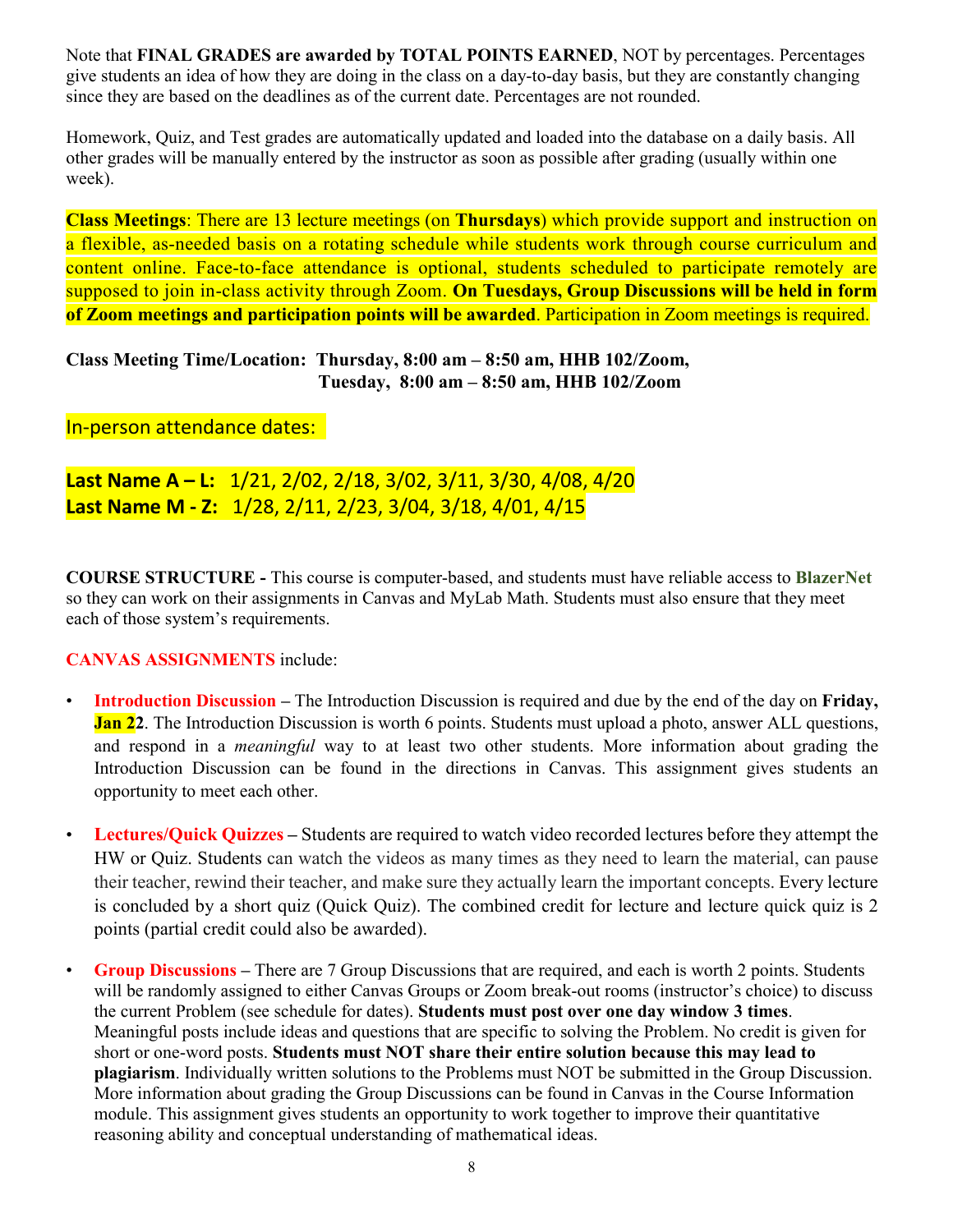• **Problems** – There are 7 Problems that are required, and each is worth 6 points. Students are required to solve a Problem with the help of their group. Students must READ the Problem and work on it *before*  participating in their Group Discussion. Go to the current week's Module to find the Problem. Each student must submit an individually written solution to each Problem in Canvas in the appropriate week Module by the deadline (see schedule for dates).

Problems may be submitted by attaching your file(s), drawings or diagrams (doc, docx, pdf, jpg, png). **If two or more students have an identical Problem, all will receive a score of 0 since the work must be**  *individually written*. Problems CANNOT be sent by email and cannot be submitted any way other than through the Problem link in the current week's Module.

**There are no extensions or make ups for missed Problems and Group Discussions.** Students should NOT wait until the deadline to submit their Problems because they run the risk of running out of time or having technical problems. NO late submissions are allowed. More information about grading the Problems can be found in the Course Information Page. This assignment gives students an opportunity to articulate their conceptual understanding of mathematical ideas.

**Team Project –** There is a team project 15 points worth. Students will be randomly assigned to Canvas Groups to work on the community-based learning project (see schedule for the timeline for fulfilling the project). The proposed project will involve the study of the collected data and the exploration of the graphical representation of the data. This is a unique opportunity to develop a deeper understanding of functions, graphs, and the interpretation of the qualitative information revealed by a particular data set. In addition to providing a group learning experience, this project would provide a link between the community and classroom learning.

### **MyLab Math ASSIGNMENTS** include:

- **Syllabus Quiz –** is the prerequisite for the graded assignments. An unlimited number of attempts are available, and the highest score attained will count. Once you begin the assignment, you must complete it. Students should have a copy of their syllabus and class schedule to use during the assignment. This assignment gives students an opportunity to learn about the course policies and expectations.
- **Lecture Prep -** There are 13 Lecture Prep assignments (each assignment is up to 4 points worth based on score achieved). Each assignment contains media part (which students are required to work before answering questions.), conceptual questions and introductory problems on topics to be covered at the class meeting to follow. Lecture Prep assignments are due the night before the class meeting (in-person or remote) and must make you "come to class" prepared and ready for the class discussion of the new topics. The concepts are supposed to be mastered further in the **Homework** assigned after the class meeting. An **unlimited** number of attempts can be made on each problem. If you miss a problem, click on *similar exercise* to work another problem correctly for full credit. There is no time limit for this assignment, so you may go in and out of it as many times as you like before the deadline (all your work is automatically saved). You earn points for the work completed on or before the due date. **After the due date, you can review your Lecture Prep work, try similar exercises, but you cannot get credit.**
	- **Homework -** There are 13 homework assignments that are required, and each is worth 5 points. Homework is completed and submitted in MyLab Math (access code required), but a link to the software is located in Canvas. When the homework is submitted or closed in MyLab Math, a score and percentage are given. The UAB score (out of 5 pts) for the homework can be found in Canvas under UAB Grade for MA 105 or online at [https://secure.cas.uab.edu/mll/db/.](https://secure.cas.uab.edu/mll/db/)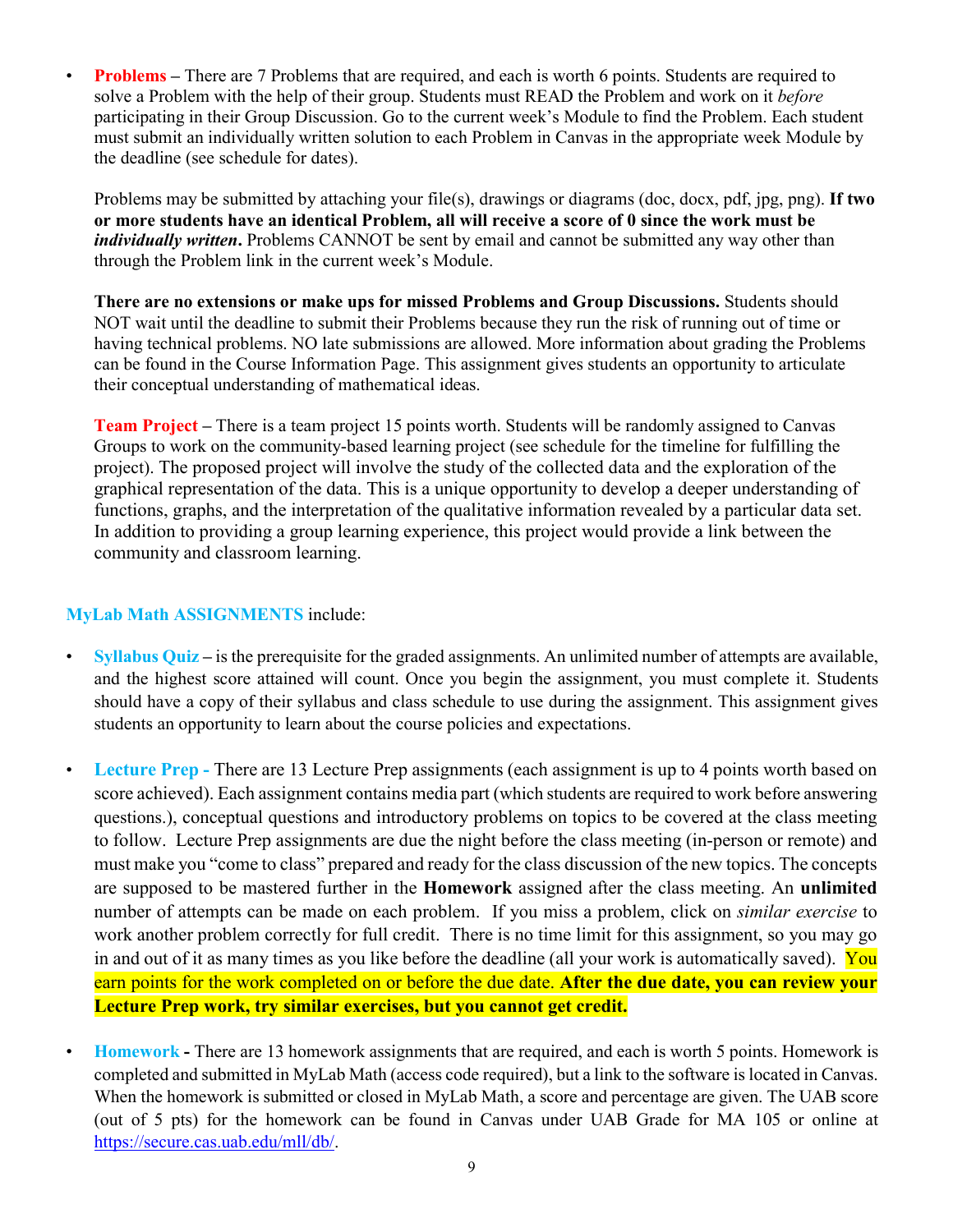*An unlimited number of attempts can be made on each homework problem* before the deadline, so students should be able to earn 100% on all homework. If a problem is marked with a red  $\bar{X}$  as incorrect, then the student can click on *Similar Exercise* at the bottom of the page and work another problem correctly for full credit (before the deadline). Students can go in and out of the homework as many times as they like before the deadline (all of the work is automatically saved). Students earn full credit for homework completed on or before the due date. All homework is available at the beginning of the term, so students may work ahead as much as they like. **After the due date, students can review homework assignments and work similar exercises, but they can get only 50% credit for the work.** 

• **Quizzes -** There are 13 quizzes. Quizzes are completed and submitted in MyLab Math, but a link to the software is located in Canvas. Each quiz is worth 10 points. Once the quiz is submitted in MyLab Math, it is scored and a percentage is given. The UAB score (out of 10 pts) for the quiz can be found in Canvas under UAB Grade for MA 105 or online at [https://secure.cas.uab.edu/mll/db/.](https://secure.cas.uab.edu/mll/db/)

Students take the quizzes on their own schedule, but they can earn all quiz points if the quiz is taken on or before the due date. Students must complete the quizzes BY THEMSEVLES without any assistance from another person, but they may use their textbook and notes. The quizzes are timed, and they must be taken in one sitting within 30 minutes. Students cannot exit the quiz or that will count as one of their attempts. Each quiz can be taken a maximum of two times. The higher grade attained will count.

All quizzes are available at the beginning of the term, so students may work ahead as much as they like. There are no extensions or make ups for missed quizzes because the work can and SHOULD BE completed in advance of the deadlines. **However, students can get 50% credit for the late submission.**

- **Practice Tests (Review for Test)** are available in MyLab Math. Students can get up to 4 extra credit points towards their grade based on score achieved by the due date. Practice tests are highly recommended as a way to help students prepare for their tests. Students may take the practice tests as many times as they like. The practice tests are also available in the student workbook.
- **Tests -** There are 4 major Tests and cumulative Final Exam. Tests and Final Exam are completed and submitted in MyLab Math, but a link to the software is located in Canvas. Each test is worth **100 points**, and Final exam is worth **250 points**. Students will be offered two options for taking 4 major tests: in the Math Learning Lab HHB 202 **on** scheduled dates (without appointment) or proctored by ProctorU **before or on** scheduled date (appointment has to be scheduled in advance).

There is a charge for ProctorU service and an appointment is required. Students who fail to make an appointment at least 3 days in advance will be subject to additional fees. **NOTE THAT STUDENTS ARE RESPONSIBLE FOR PROCTORU TESTING FEES THAT ARE NOT COVERED BY UAB eLearning. UAB eLearning will NOT cover late** fees **or convenience testing fees but may cover regular test fees. Please see the ProctorU Student Information document posted in Canvas under the Course Information module.**

We reserve the right to require a student to re-take a test with ProctorU if any testing inconsistencies or questions of academic integrity arise during the testing session or after the review of the recording by the instructor. Students will be responsible for payment of any fees to retake a Test. Academic misconduct undermines the purpose of education and can generally be defined as all acts of dishonesty in an academic or related matter and will not be tolerated.

Once the test is submitted in MyLab Math, it is scored and a percentage is given. The UAB score (points) for the test can be found in Canvas under UAB Grade for MA 105 or online at https://secure.cas.uab.edu/mll/db/.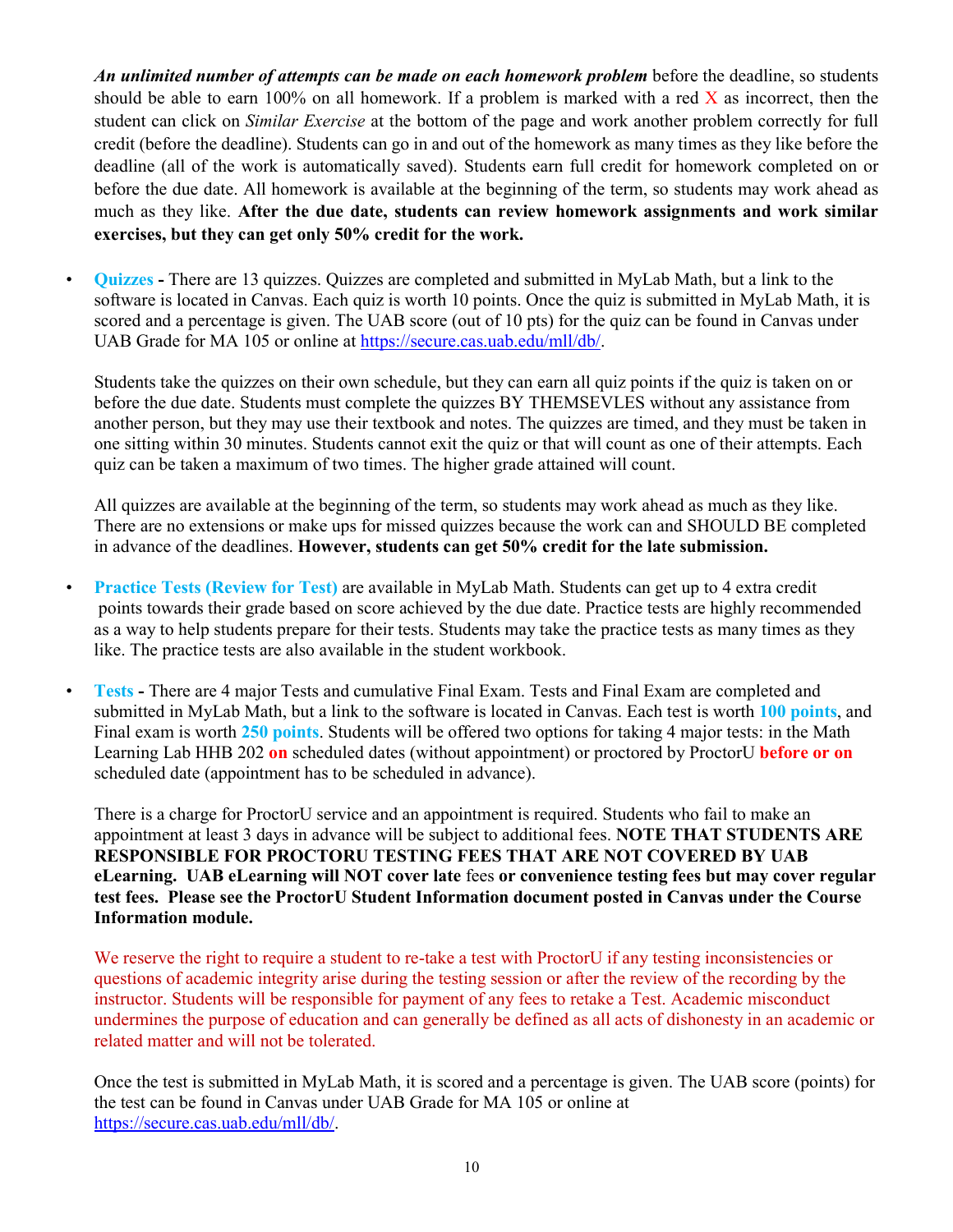Tests have a 50 min time limit, Final Exam has a 120 min time limit, and they must be taken in one sitting. **Students must use the computer scientific calculator during testing. No personal calculators are allowed**. Students may use scratch paper during a test, but no credit is given for work done on the scratch paper. One or more photo IDs will be required for testing.

Students take the Tests on their own schedule, but they must be taken **on or before the deadline**. Students will be able to review their tests in MyLab Math after the deadline has passed or after all students have taken the test.

Students must read the ProctorU info page in Canvas *carefully* and **make sure they have access to a computer with a microphone and a webcam well IN ADVANCE of the test deadline**. They must schedule an **appointment at least 3 days in advance** and should **test their equipment** at that time.

[Test](https://test-it-out.proctoru.com/) It Out

Test your equipment before you start your exam with ProctorU. test-it-out.proctoru.com

More details about the technical requirements for ProctorU are found at [http://proctoru.com.](http://proctoru.com/)

**Note that the following Cannot be used for testing with ProctorU:** Chromebooks, Tablets, Linux operating systems, Virtual machines, Windows 10 in S mode, Surface RT.

**ALL Tests taken with ProctorU require an appointment at least 3 days in advance.** The tests may be taken ANY day and time until the deadline. **Failure to take a Test with ProctorU, power outages, technical issues, student personal problems, and failure to purchase an access code are NOT acceptable reasons for missing a Test deadline.** If students have problems with ProctorU, they should notify the instructor by email as soon as possible.

**MAKE UP POLICY**: If a student misses 1 test deadline (not including the Final Exam), the Final Exam grade will be used to replace the missed test grade if the **student formally makes a request to do so**. The student must request, complete, and email to instructor a Missed Test Request Form no later than 12:00 pm on the last day of classes. Note that only one missed test grade may be replaced with the Final Exam grade. All students are required to Take the Final Exam.

#### **Failure to schedule or take a test with ProctorU, computer problems, student personal problems, and not having the appropriate software (permanent access) are NOT acceptable excuses.**

There is no appeal for missed deadlines for Group Problems, Homework, or Quizzes. However, if a student has an unplanned, *emergency* circumstance that temporarily prevents him from participating in the class (such as documented hospitalization), then he should contact the instructor as soon as possible. A request for make-up work will be considered. Travel and/or work-related business do NOT qualify for make-up work.

**Course Completion**: The course is complete once the student takes the final exam. No other points may be earned after the final exam has been taken.

**Notebook:** Students are required to have a folder in which they can file the workbook, record class meeting notes, file this syllabus, file instructor e-mail messages, and file other course related information.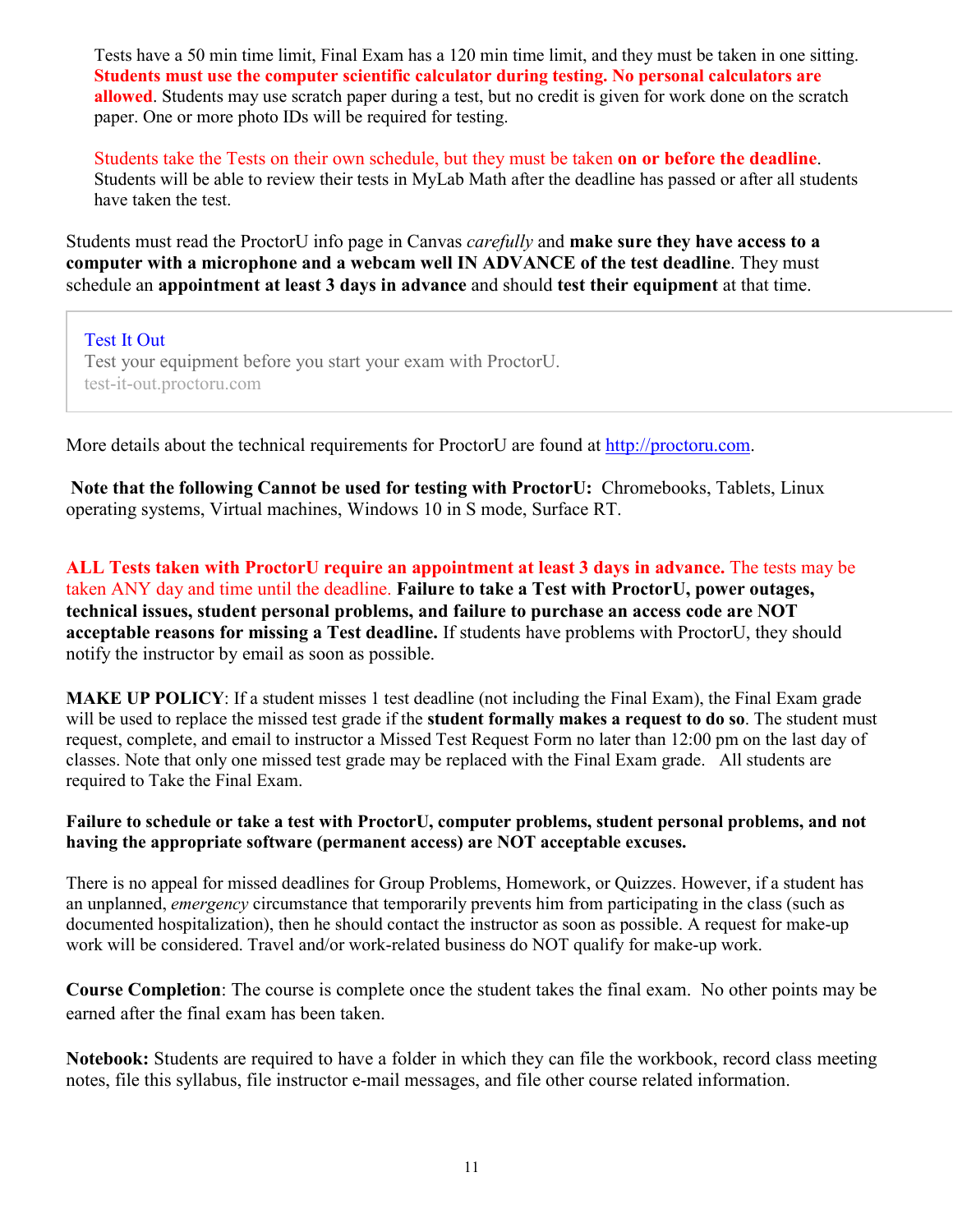# **DEADLINE DATES**

Work should be completed before deadline dates **but cannot be completed after deadline dates.**

Deadlines for homework, quizzes, and tests are INDEPENDENT of one another.

You do not have to complete homework to take quizzes or tests. (However, it is recommended.)

There are no prerequisites for any of the graded assignments.

Once you take the Final Exam the course is complete, and no additional homework assignments or quizzes will count toward your grade. **You must attempt the Final Exam to complete the course** (even if you have 620 points prior to taking the Final exam).

| Homework/      |                  | Lecture Quiz/       |                | Discussion/ |                         | <b>Major Tests</b> |                   |
|----------------|------------------|---------------------|----------------|-------------|-------------------------|--------------------|-------------------|
| <b>Quizzes</b> |                  | <b>Lecture Prep</b> |                | Problem     |                         |                    |                   |
| No.            | Text sections    | Date                | No.            | Date        | No.                     | Date               |                   |
| 1              | F.1, F.2         | 01/22/21            |                | 01/20/21    |                         | <b>Intro Disc</b>  | Test 1 (HW 1-3)   |
| $\overline{2}$ | F.4, 1.1, 1.2    | 01/29/21            | $\overline{2}$ | 01/27/21    |                         | 01/22/21           | 02/04/21          |
| 3              | 1.3, 1.4, Review | 02/03/21            | 3              | 02/01/21    |                         |                    |                   |
| 4              | 1.5              | 02/12/21            | 4              | 02/10/21    | 1                       | 01/26/21           | Test 2 (HW 4-6)   |
| 5              | 2.4, 2.5         | 02/19/21            | 5              | 02/17/21    | $\mathbf{2}$            | 02/09/21           | 02/25/21          |
| 6              | 1.6, 2.6, Review | 02/24/21            | 6              | 02/22/21    | 3                       | 02/16/21           |                   |
| 7              | 3.1, 3.6         | 03/05/21            | 7              | 03/03/21    | $\overline{\mathbf{4}}$ | 03/09/21           | Test 3 (HW 7-9)   |
| 8              | 3.2, 3.3         | 03/12/21            | 8              | 03/10/21    | 5                       | 03/23/21           | 03/25/21          |
| 9              | 3.4, 3.6, Review | 03/24/21            | 9              | 03/17/21    | 6                       | 04/06/21           |                   |
| 10             | 4.1, 4.2         | 03/31/21            | 10             | 03/29/21    | 7                       | 04/13/21           | Test 4 (HW 10-13) |
| 11             | 4.3, 4.4         | 04/07/21            | 11             | 04/02/21    |                         |                    | 04/22/21          |
| 12             | 4.5, 4.6         | 04/14/21            | 12             | 04/09/21    |                         |                    |                   |
| 13             | 4.7, 4.8, Review | 04/21/21            | 13             | 04/16/21    |                         |                    | Final $(HW 1-13)$ |
|                |                  |                     |                |             |                         |                    | Date 4/27/2021    |
|                |                  |                     |                |             |                         |                    |                   |

The Syllabus Quiz is the only prerequisite for the graded assignments.

### **Course Netiquette**:

There are course expectations concerning etiquette on how we should treat each other online. It is very important that we consider the following values during online discussions and email.

- Respect: Each student's opinion is valued as an opinion. When responding to a person during the online discussions, be sure to state an opposing opinion in a diplomatic way. Do not insult the person or their idea. Do not use negative or inappropriate language.
- Confidentiality: When discussing topics be sure to be discreet on how you discuss children, teachers, and colleagues. Do not use names of people or names of facilities.